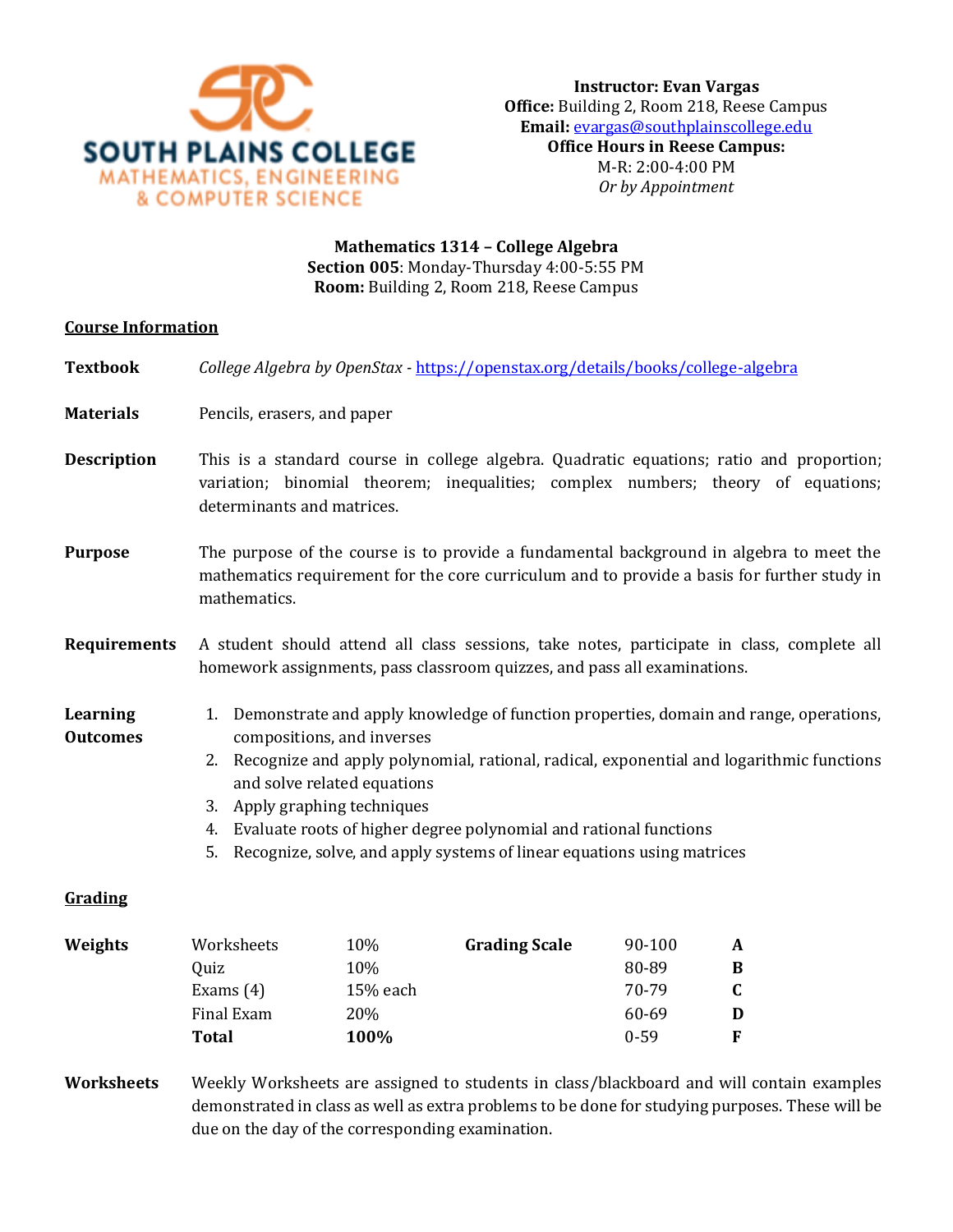- **Quizzes** Quizzes will be given randomly and will contain material pertaining to Worksheets and previous lecture material. Quizzes will not be made up if missed.
- **Exams** Exams will cover material from Worksheets, Quizzes, and Lectures as indicated by the course itinerary. Examinations will be a combination of open answer, fill in the box, and/or multiple choice. Students need only bring pencils, lead, and erasers. No other material will be required unless stated in class.

Cell phones, smart watches, tablets, computers, etc. **are not allowed** and students will be asked to remove their device(s) or leave the class. Students seen with and using unapproved devices will receive an automatic 0 for the exam and be dropped from the course.

**Final Exam** A **comprehensive** final exam will be given at the end of the semester. Failure to attempt the final exam will result in a failing grade for the course. The final exam will be given on **Tuesday July 9th, 2019 from 4:00-5:55 P.M.** Conflicting test schedules must be worked out with instructors.

## **Classroom Policies**

**Disclaimer** The instructor reserves the right to alter any class policies as deemed necessary by the instructor or South Plains College and will announce any changes in class. If a student has any questions about a change in policy, ask the instructor for clarification.

> To successfully complete the course objectives, the students must already be prepared to factor algebraic expressions, reduce, add, subtract, multiply, divide, and simplify rational expressions, and simplify, add, subtract, multiply and divide exponential and radical expressions.

- **Class Cancellation**  In the event of the class being canceled by the school, the student will be responsible for the lecture material. The class will continue the calendar presented. All information needed will be on Blackboard and should be accessed by the student.
- **Attendance** Records of your attendance are maintained throughout the semester. **Two absences, for any reason, are allotted to the student for the semester.** Tardies count as one-half (1/2) of an absence. Tardies will be applied for consistently being late to class, as deemed by the instructor and leaving class early. If this number is exceeded, the instructor has the right to drop you with a grade of F or an X, depending on their discretion. You can seek temporary reinstatement within a week after being withdrawn, assuming the student submits their syllabus receipt, but you must withdraw yourself from the course via the Admission and Records Office within two days of reinstatement. In the latter case, you will receive a W or a U. After the two days have expired, the instructor has the right to drop you for a final time, after which there will be no reinstatement.
- **Final Grading** All grades are rounded from the tenths place, e.g. 80.5 = 81, 80.49 = 80. Upon the submission of grades at the end of the semester. **ALL GRADES ARE FINAL**
- **Email** All students at South Plains College are assigned a standardized SPC e-mail account. Although personal email addresses will continue to be collected, the assigned SPC e-mail account will be used as the official channel of communication for South Plains College. The Student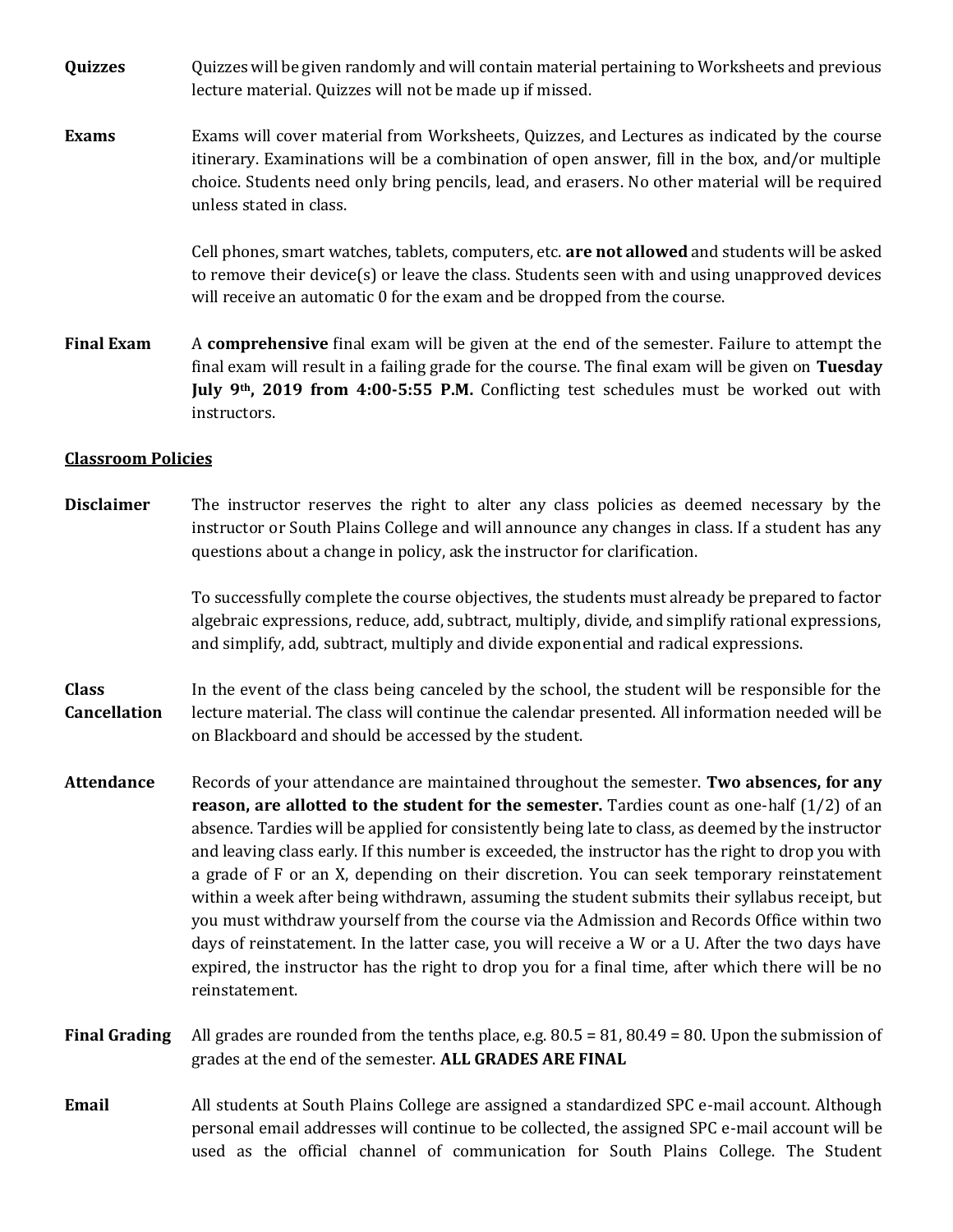Correspondence Policy can be found at www.southplainscollege.edu. To access the SPC student e-mail account, log in to MySPC and click the SPC Google Mail option under Campus Bookmarks. (**Copied from SPC Student Guide**)

Since all students have an assigned SPC email, the instructor will only acknowledge, respond, and send emails to your assigned SPC email. This ensures all correspondence from the instructor is received by the intended recipient.

- **Withdrawal** If you wish to withdraw from this class for any reason, you must initiate the appropriate steps on your own. To withdraw from this class, you will need to go to the Admissions and Records office either on the Levelland campus, the Reese Center campus, or the Lubbock Center, and fill out a drop notification form, and pay \$5. The drop form can be obtained online in MySPC, under the Student Forms and Tools link. Please be aware that SPC may not permit an undergraduate student to drop a total of more than six courses (including any course a transfer student has dropped at another institution of higher education) if the student enrolled in college for the first time during the Fall 2007 academic term or any term after the Fall 2007 term
- **Diversity Statement** In this class, the teacher will establish and support an environment that values and nurtures individual and group difference and encourages engagement and interaction. Understanding and respecting multiple experiences and perspectives will serve to challenge and stimulate all of us to learn about others, about the larger world and about ourselves. By promoting diversity and intellectual exchange, we will not only mirror society as it is but also model society as it should and can be. (copied from current South Plains College Faculty Handbook)
- **Disabilities Statement** Students with disabilities, including but not limited to physical, psychiatric, or learning disabilities, who wish to request accommodations in this class should notify the Disability Services Office early in the semester so that the appropriate arrangements may be made. In accordance with federal law, a student requesting accommodations must provide acceptable documentation of his/her disability to the Disability Services Office. For more information, call or visit the Disability Services Office at Levelland Student Health & Wellness Center 806-716- 2577, Reese Center (also covers Lubbock Center) Building 8: 806-716-4675, Plainview Center Main Office: 806-716-4302 or 806-296-9611, or the Health and Wellness main number at 806- 716-2529. (copied from current South Plains College Faculty Handbook)
- **Religious Holy Days** In accordance with Section 51.911, Texas Education Code, South Plains College will allow a student who is absent from class for the observance of a religious holy day to take an examination or complete an assignment scheduled for that day within seven (7) calendar days after the absence. Students are required to file a written notification of absence with each instructor within the first fifteen (15) days of the semester (Monday, 17 September 2018) in which the absence will occur. Forms for this purpose are available in the Student Services Office along with instructions and procedures. "Religious holy days" means a holy day observed by a religion whose place of worship is exempt from property taxation under Section 11.20, Tax Code. (copied from current South Plains College catalog)
- **Sexual Misconduct** As a faculty member, I am deeply invested in the well-being of each student I teach. I am here to assist you with your work in this course. If you come to me with other non-course-related concerns, I will do my best to help. It is important for you to know that all faculty members are mandated reporters of any incidents of sexual misconduct. That means that I cannot keep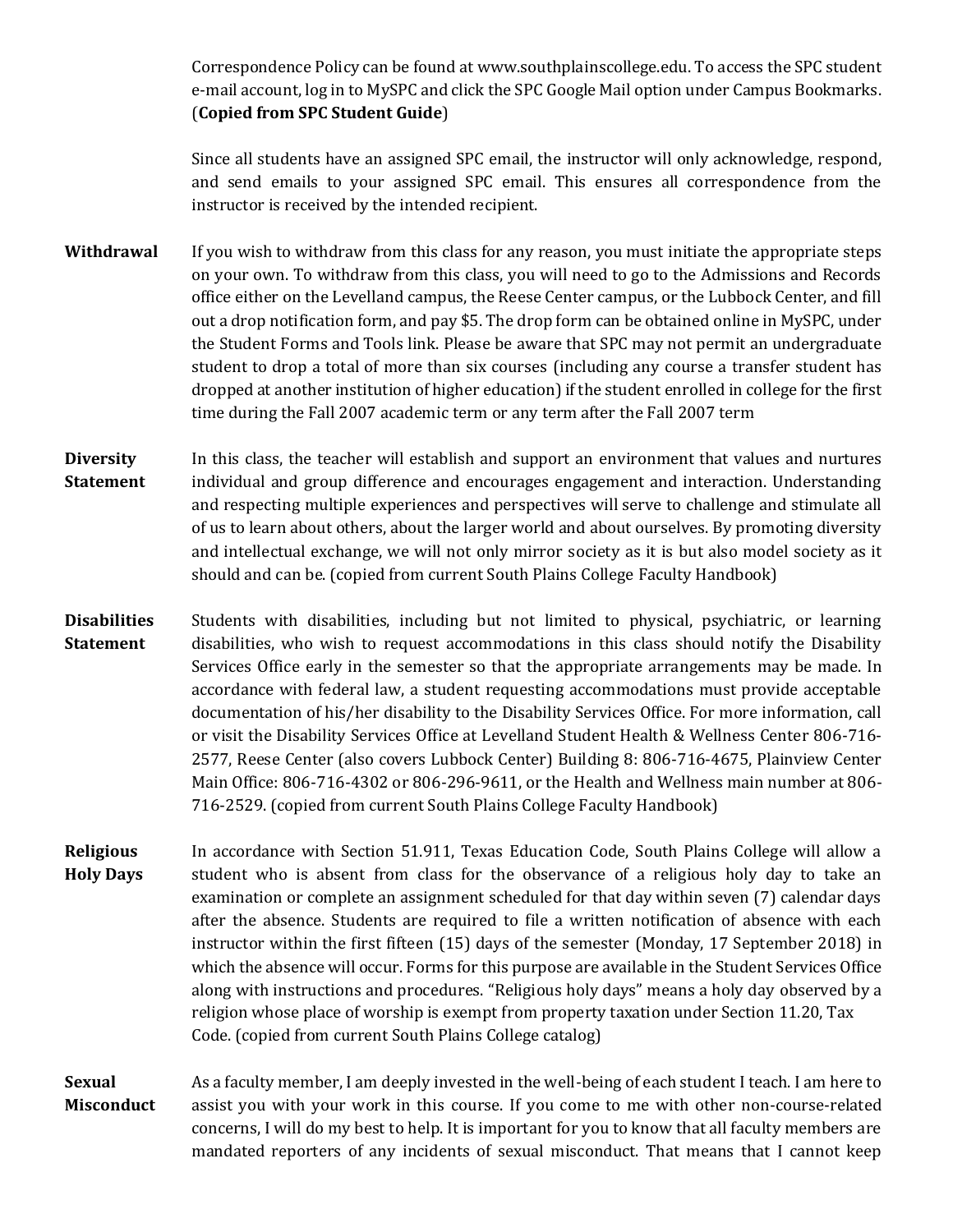information about sexual misconduct confidential if you share that information with me. Mr. Christopher Straface, the Director of Health & Wellness, can advise you confidentially as can any counselor in the Health & Wellness Center. They can also help you access other resources on campus and in the local community. You can reach Mr. Straface at 716-2362 or cstraface@southplainscollege.edu or go by the Health and Wellness Center. You can schedule an appointment with a counselor by calling 716-2529.

**Campus Concealed Carry** Campus Concealed Carry - Texas Senate Bill - 11 (Government Code 411.2031, et al.) authorizes the carrying of a concealed handgun in South Plains College buildings only by persons who have been issued and are in possession of a Texas License to Carry a Handgun. Qualified law enforcement officers or those who are otherwise authorized to carry a concealed handgun in the State of Texas are also permitted to do so. Pursuant to Penal Code (PC) 46.035 and South Plains College policy, license holders may not carry a concealed handgun in restricted locations. For a list of locations, please refer to the SPC policy at:

[http://www.southplainscollege.edu/human\\_resources/policy\\_procedure/hhc.php](http://www.southplainscollege.edu/human_resources/policy_procedure/hhc.php)

Pursuant to PC 46.035, the open carrying of handguns is prohibited on all South Plains College campuses. Report violations to the College Police Department at 806-716-2396 or 9-1-1.

**Academic Honesty** You are expected to uphold the ideas of academic honesty. All work that is graded must be your own. This policy applies to all work attempted in this course. If this policy is violated the student will receive an F for the assignment and will be dropped with an F. For more details on what is considered cheating, see the South Plains College catalog

**Equal Opportunity** South Plains College strives to accommodate the individual needs of all students in order to enhance their opportunities for success in the context of a comprehensive community college setting. It is the policy of South Plains College to offer all educational and employment opportunities without regard to race, color, national origin, religion, gender, disability, or age.

**Resources** Students may utilize free tutoring provided by SPC. Tutoring is available at all SPC campus locations. Please consult with the instructor for further information.